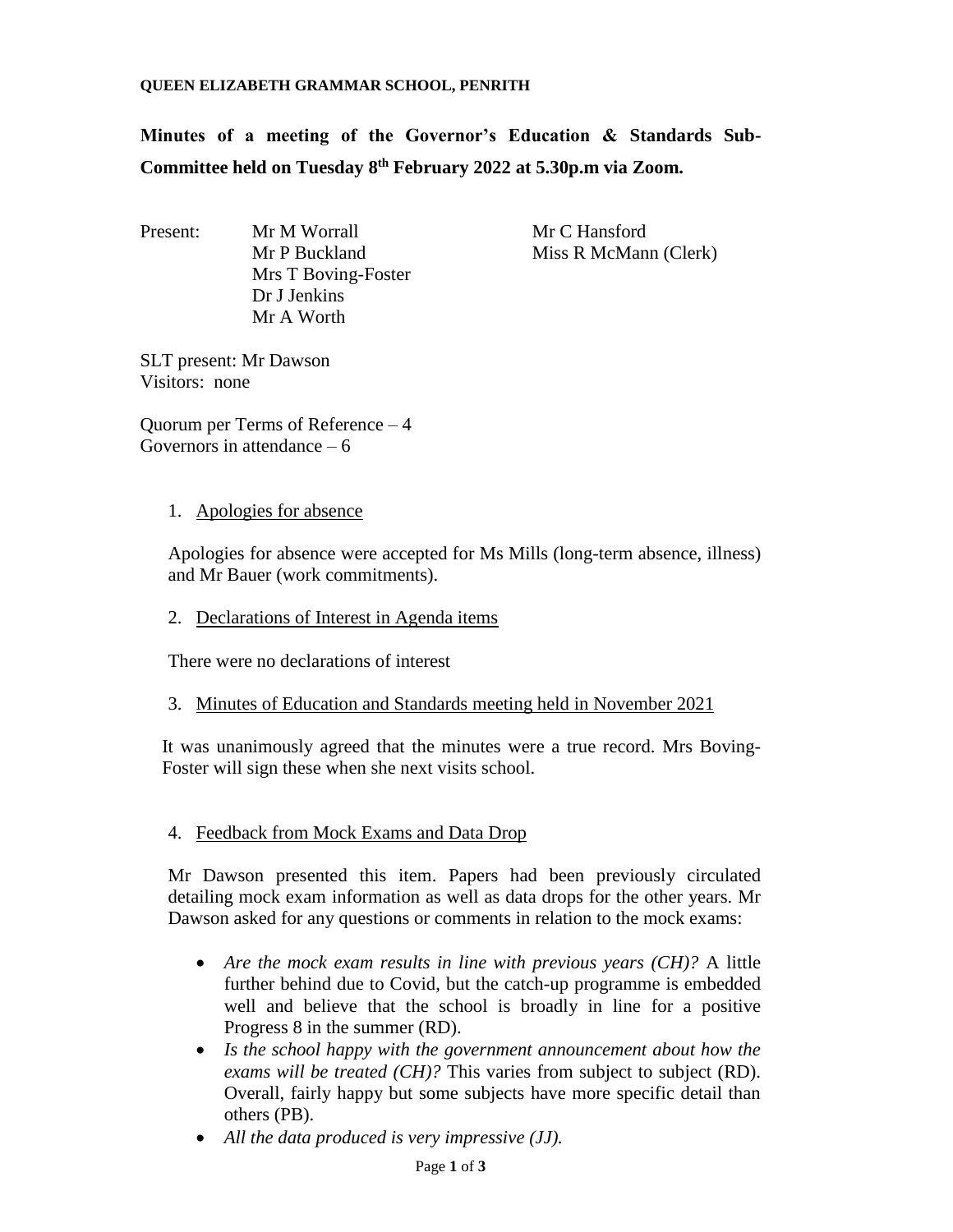- *The way in which the announcements were made in the media about marking exams easier is very harsh for students and just adds more pressure (JJ).*
- *Do staff mark mocks more harshly or in line with how they will be marked in the summer (JJ)?* Would like to say that they are consistent and matched but there is sometimes variation. Some staff will mark children with their targets in mind – the intention is getting the best out of each student (RD).
- *It would be useful to have data to show how far off students are from their aspirational target (AW).* Can certainly do that (RD). **It was agreed to include this data next time.**

Mr Dawson welcomed any further feedback or suggestions on presenting the data. Mr Hansford thanked him for a comprehensive report.

With regards to the other data drops, Mr Hansford asked if there was anything Mr Dawson wished to highlight. He answered that there are no major worries in this data. Mrs Boving-Foster gave her thanks for these reports and apologised that due to an extra-ordinary meeting, directly after this one that there was not more time to do this data justice. She suggested that perhaps there was too much detail for Governors in these reports and perhaps a more narrowed down version could be produced if it did not cause too much extra work. **It was agreed that a summary sheet could be produced with the more detailed versions behind it.** 

All Governors thanked Mr Dawson for his hard work.

5. Headteacher's Update, including Covid-19 Update

Mr Buckland reported that the Covid situation is much improving with the highest number of students off with Covid dropping from its peak of 39 to 7. He gave credit to Mr Dawson and Mrs Scott for their work in obtaining air purifiers via a grant which have made a big difference in the four classrooms they are situated in.

## 6. SIP

This was distributed with updates prior to the meeting. It is the intention to bring the Behaviour Policy to the next Education meeting.

## 7. National Tutoring Programme

Mr Dawson reported that there is not much to update since the Full Governors' meeting in January where this was covered in-depth. He reported that there have so far been three no-shows to sessions and these students have been spoken to / parents emailed. He was pleased to say that he had checked on the sessions tonight and there is 100% attendance. In response to a question asking if it was working, Mr Dawson answered that all are engaging with the lessons.